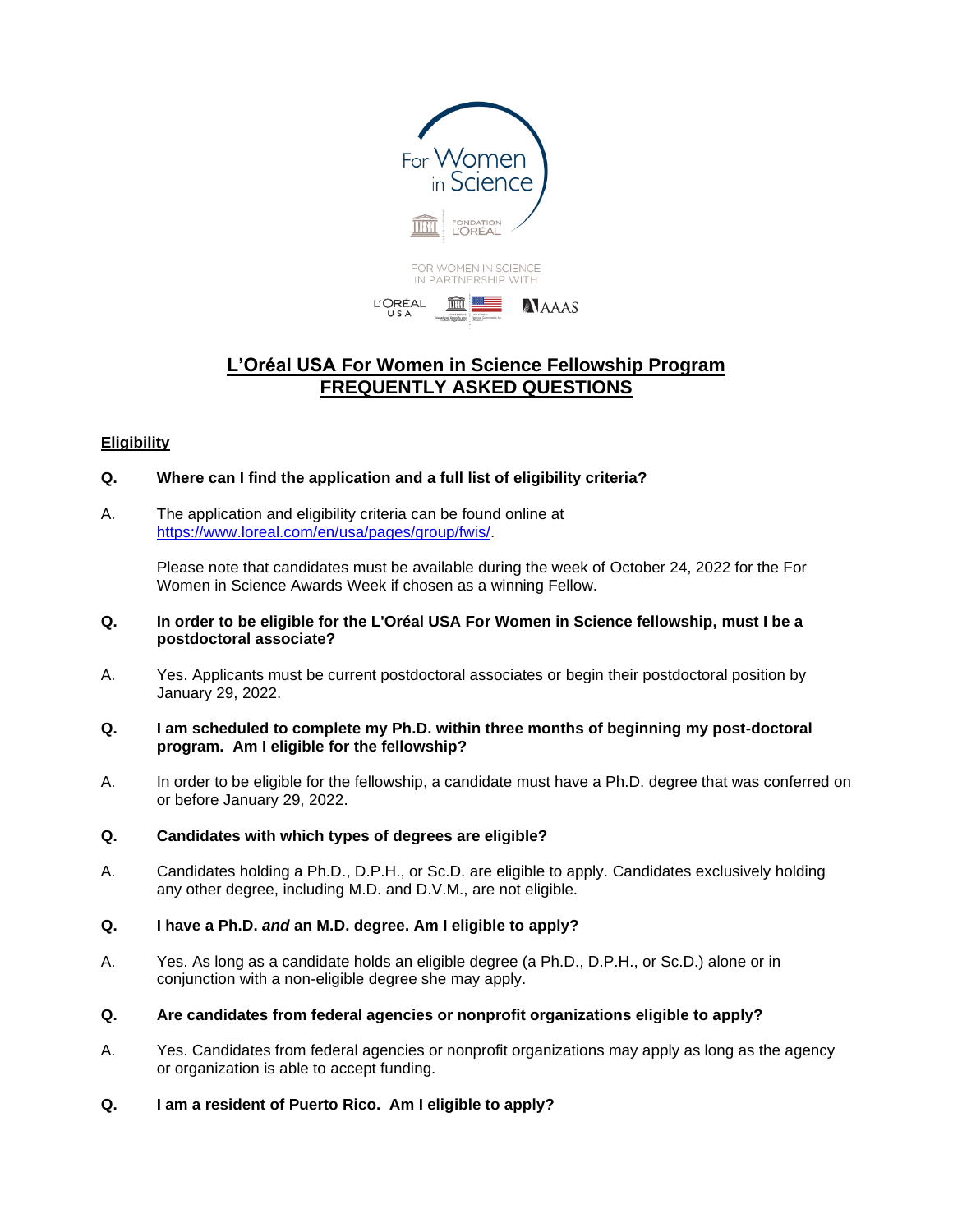A. Yes, the fellowship is open to post-docs from the United States and the Commonwealth of Puerto Rico.

# **Q. I am not a United States citizen, but I have a visa (J1, H1-B, F1, etc.). Am I eligible to apply?**

A. No. Applicants must be American citizens (born or naturalized) or permanent residents (green card holders). Unfortunately, visa holders are not eligible to apply.

### **Q. If I have applied for a green card but have not yet received it. Am I eligible to apply for the L'Oréal USA For Women in Science fellowship?**

A. No. Applicants must be American citizens (born or naturalized) or have obtained their green card by the time of application submission (no later than January 29, 2022).

# **Q. My research will take place primarily outside of the U.S. Would I still be eligible?**

A. Applicants must be affiliated with a U.S.-based academic or research institution. International travel for research collection purposes is acceptable, but the research must be primarily conducted or analyzed within the U.S. or a U.S. territory.

## **Q. Are all scientific disciplines eligible?**

A. The research described in the applicant's Research Proposal must be involved in the life, physical/material sciences, engineering, technology, computer science and/or mathematics fields. Specific eligible areas of study include:

| Anthropology                                    | Ecology/Environmental<br>Sciences    | Neuroscience             |
|-------------------------------------------------|--------------------------------------|--------------------------|
| Astronomy & Planetary<br><b>Sciences</b>        | Engineering                          | <b>Nursing Science</b>   |
| <b>Atmospheric Sciences</b>                     | Genetics                             | Oceanography/            |
|                                                 |                                      | Marine Science           |
| Biochemistry                                    | Geosciences                          | Pharmacology/Toxicology  |
| Biology (Cell, Molecular,<br>Developmental)     | Materials Research                   | Physics                  |
| Biology (Not Cell, Molecular,<br>Developmental) | <b>Mathematics</b>                   | Physiology               |
| Chemistry                                       | Microbiology/Immunology/<br>Virology | Plant Biology/Physiology |
| <b>Computer Sciences</b>                        | Nanoscience                          |                          |

Please see the application for a full list of sub-fields.

Psychology, science education and social science are **not eligible** for this Fellowship.

Please note that "eligibility" refers to the proposed research – not necessarily the candidate's degree or department. For example, a candidate with a PhD in Psychology (an ineligible field) who is proposing research in Neuroscience (an eligible field) is eligible to apply.

#### **Q. Are applicants who hold faculty positions eligible?**

A. No. Applicants who hold faculty positions are not eligible. Only candidates in full-time postdoctoral positions are eligible to apply.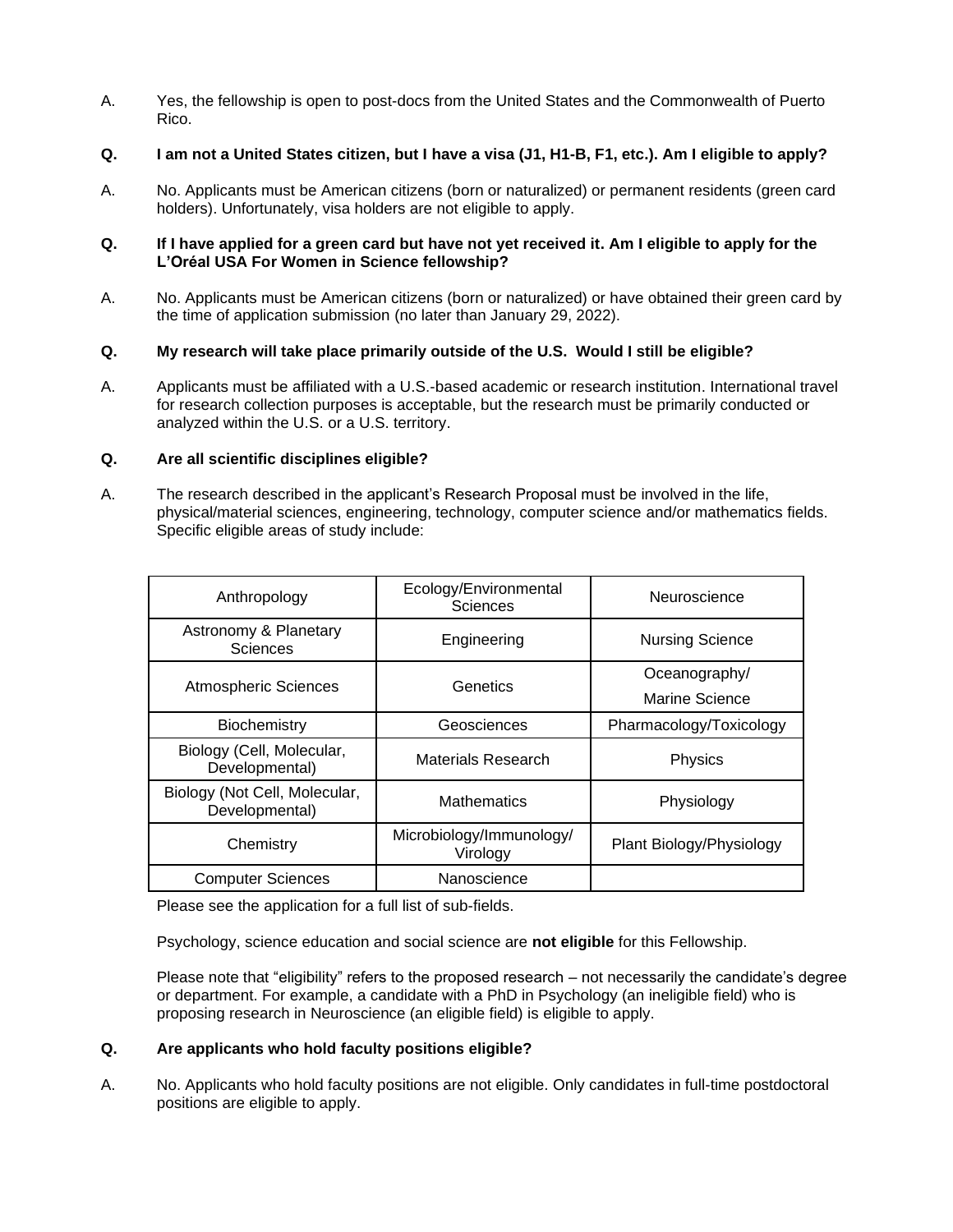- **Q. I currently do not have any mentoring experience in relation to supporting women and girls in science, but I am willing to serve as a mentor in the future. Can I still apply?**
- **A**. Yes. We will consider candidates who can successfully demonstrate their interest in and commitment to mentoring and supporting women and girls in science in their application essay.
- **Q. I read in the eligibility criteria that winners must commit to at least twenty hours of activity in support of women and girls in science (e.g., mentoring, classroom visits, media, events). When does this need to occur by?**
- A. Winning fellows will have one year from the awards ceremony (the week of October 24, 2022) to complete their twenty hours of service.

### **Required Documentation**

#### **Q. Are transcripts required?**

A. Transcripts are **no longer required** as part of the application process.

If selected as a winning Fellow, the candidate will be asked to provide an official transcript from all degree-granting institutions (undergraduate and graduate) to verify their conferred degrees.

#### **Q. How many letters of recommendation are required with the L'Oréal USA For Women in Science completed application?**

A. A completed application requires three letters of recommendation. The first letter must be from a mentor or former advisor. The second letter must be from your post-doctoral advisor. The third letter may be from someone of your choice. Additional letters will not be accepted.

#### **Q. How should the letters of recommendation be submitted?**

A. Letters of recommendation can be submitted electronically through the online application submission site. The system will send instructions to the email addresses of recommenders entered, however such messages are sometimes blocked by organizations' email filters. Please be sure to follow up with your recommenders. If the recommender encounters an issue uploading the letter, please have them contact Allison Gonzalez (agonzalez@aaas.org).

#### **Q. What are the guidelines regarding the length of the Proposed Research Plan and the Candidate's Statement?**

A. The Proposed Research Plan should not exceed three pages in length. These three pages should include both the Research Plan as well as any and all references. The Candidate's Statement and Community Service Statement should each not exceed one page in length.

An application will be considered complete if it contains a detailed description of the research project and its methodology.

If animal experiments are carried out as part of the submitted research project, these experiments must be described in detail. The necessity of the animal experiments or the lack of alternatives must be justified.

#### **Q. What should be included in the candidate statement?**

A. The candidate's statement should explain how the L'Oréal USA For Women in Science fellowship will help you conduct or continue your research studies, including professional development activities, and why the fellowship is important to the funding of your research.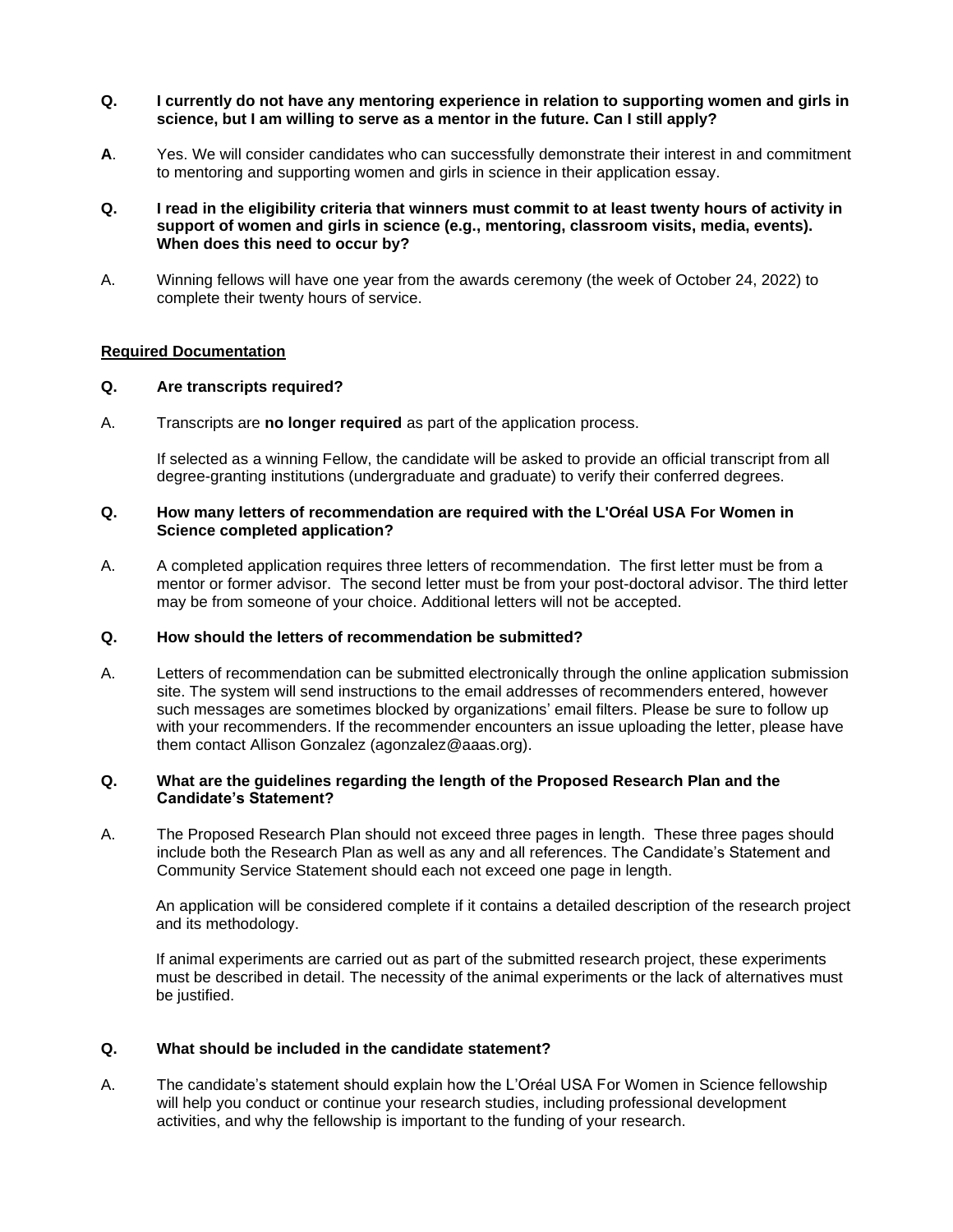## **Q. What kind of information should be included in the budget and the budget justification?**

A. The budget should include details of how the applicant intends to allocate the L'Oréal USA For Women in Science fellowship. A budget template is provided on the application. Additional funding sources which support the applicant's research should be identified in the budget summary.

## **Q. What should be included in the mentoring essay?**

A. The essay should include information about your mentoring activities or other community service efforts related to supporting the success of girls or women in science. If you have not conducted community service or mentoring activities, include what activities you would plan for your Fellowship year if you were an awardee.

# **Q. Are there any requirements in terms of typeface style, size and margins?**

- A. Yes. Any attachments associated with this application (Research Proposal, Candidate's Statement, and Mentoring Essay) must be clear, legible and follow these requirements:
	- Use one of the following typefaces: Arial, Courier New or Palatino Linotype at a font size of 10 points or larger; Times New Roman at a font size of 11 points or larger.
	- A font size of less than 10 points can be used for mathematical formulas or equations, figure, table or diagram captions and when using a Symbol font for Greek letters or special characters.
	- Margins must be at least one inch.

#### Q. **Am I allowed to submit my application if I am still waiting on any letters of recommendation, or should I wait until this letter is uploaded to submit my application?**

A. Any progress made on your application is automatically saved in the electronic system and changes are permitted through the submission deadline of 11:59:59 p.m. ET January 28, 2022. You may hit "submit" whenever desired, as your application will be marked complete for review when all materials have been received/entered.

#### **Q. I applied last year but was not selected. Am I able to apply again?**

A. Yes. Candidates who have applied in the past may apply again if they still meet the eligibility criteria.

#### **Q. I applied last year but was not selected. Can you provide feedback on my application?**

A. Due to the volume of applications we receive, we unfortunately cannot provide reviewer comments, feedback, or guidance on submitted applications.

#### **Award Payment and Use**

#### **Q. Are there specific guidelines related to the use of the L'Oréal USA For Women in Science fellowship funds?**

The award is intended to support the applicant's research project and provide career advancement. Fellowship funds can be used for tuition fees, attendance at meetings and conferences, hiring support staff (including undergraduate and graduate students), laboratory supplies, publication costs, computer and technical support, equipment, and instruments.

Applicants may allocate up to 10% of their total budget estimate for community service or outreach projects beyond the scope of their proposed research plan (e.g., hosting a science workshop for K-12 students with a local outreach organization).

Indirect or fringe costs including health insurance, rent, utilities, university overhead, etc. are **not** permitted.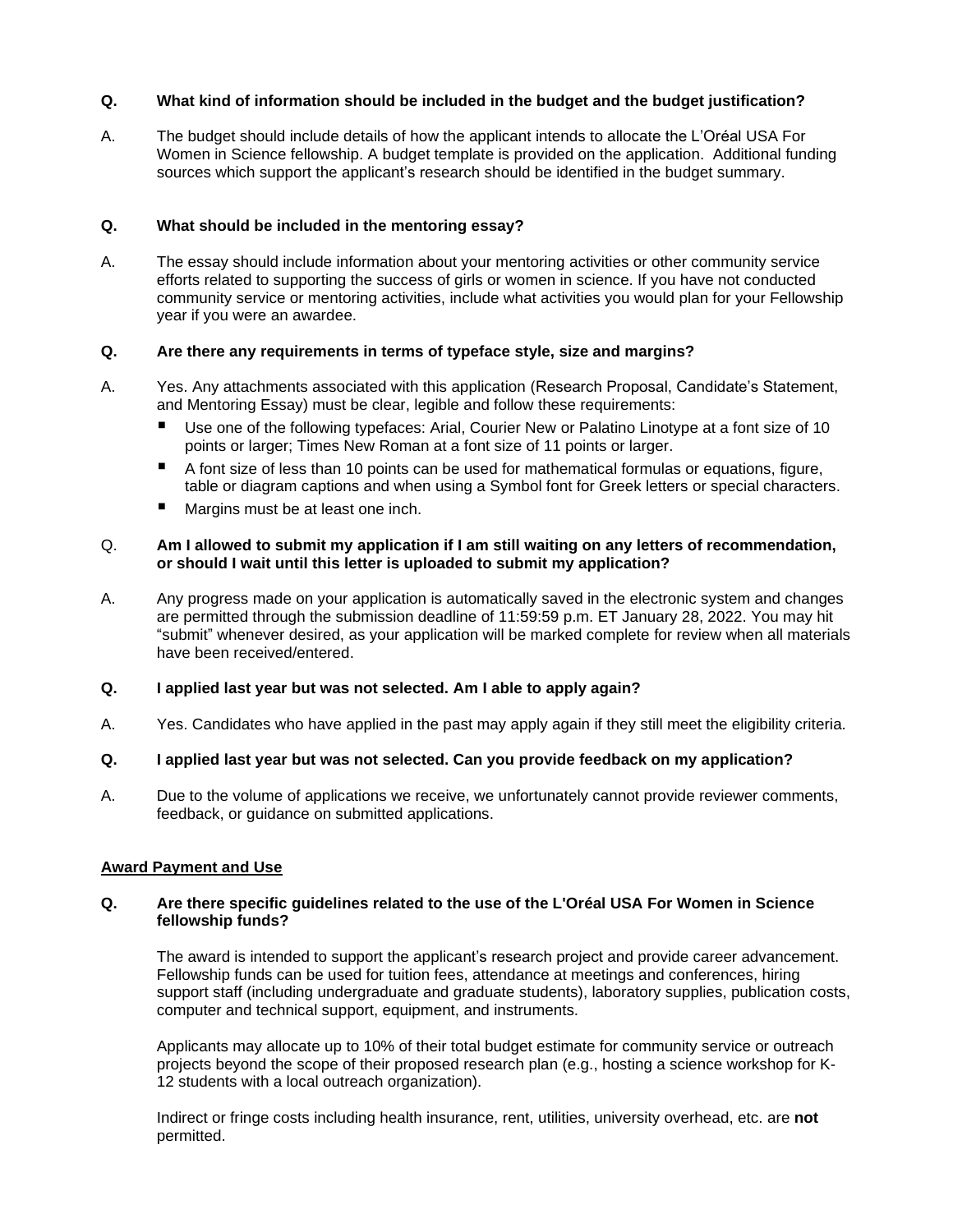# **Q. Can the L'Oréal USA For Women in Science fellowship be used to cover salary?**

A Yes, candidates may request salary support from this fellowship. However, the candidate must include a brief explanation in the provided "Budget Justification" section as to why they are requesting salary.

Salaries for technicians and students may be included in the budget proposal, and the justification must indicate how these individuals will directly support the proposed research.

#### Q. **Who receives the fellowship funds?**

A. The fellowship is awarded to the institution, similar to other grants. The award is directly administered by the American Association for the Advancement of Science (AAAS), a nonprofit organization.

#### **Q. Does my institution need to formally sign this application given that the award will be administered to the institution itself?**

A No, your institution does not need to formally sign this application. However, we strongly encourage you to check with your institution prior to submitting the application to ensure they could accept the award.

#### **Q. What is the payment structure/timing of the fellowship grant?**

A. The L'Oréal USA For Women in Science grant will be paid in two installments. The first grant distribution, typically half of the total value of the Fellowship, will be paid at the Fellowship award ceremony. The remaining balance will be mailed following submission and review of the required interim status report which is due six months after the initial grant distribution. Alternative schedules for fund distributions must be requested and explained in writing and must be approved by L'Oréal USA and AAAS. Fellowship funds will be available for use beginning on the day of the Awards Ceremony the week of October 24, 2022.

#### **Q. Are there any restrictions regarding the use of the fellowship funds?**

A. Funds may be used on approved budget items, where no more than one-half of the total fellowship award may be expensed before the submission of the interim fellowship report and any changes in use of funds will require the approval of L'Oréal USA and AAAS. L'Oréal USA and AAAS must be notified of any changes in position or institution.

#### **Q: What happens if the fellowship recipient changes positions or institutions during the course of the fellowship year?**

A. If the fellowship recipient changes institutions or positions during the course of the fellowship year, L'Oréal USA and AAAS must be notified. If the new position meets the requirements, funding will continue. If at a new institution, any remaining funds must be returned to AAAS for redistribution to the successor institution.

### **Q. What happens to equipment purchases if I change institutions during the course of the fellowship year?**

A. Any equipment purchased with the fellowship funds are the property of the fellowship recipient and with approval from L'Oréal USA and AAAS can be moved to an institution where the fellowship recipient is conducting the proposed research. If the fellowship recipient is no longer conducting the proposed research, AAAS will make a determination about the future use of the equipment.

# **Q. What if the nature of my funding proposal changes after the submission of my application?**

A. Any changes in the use of fellowship funds will require the approval of L'Oréal USA and AAAS.